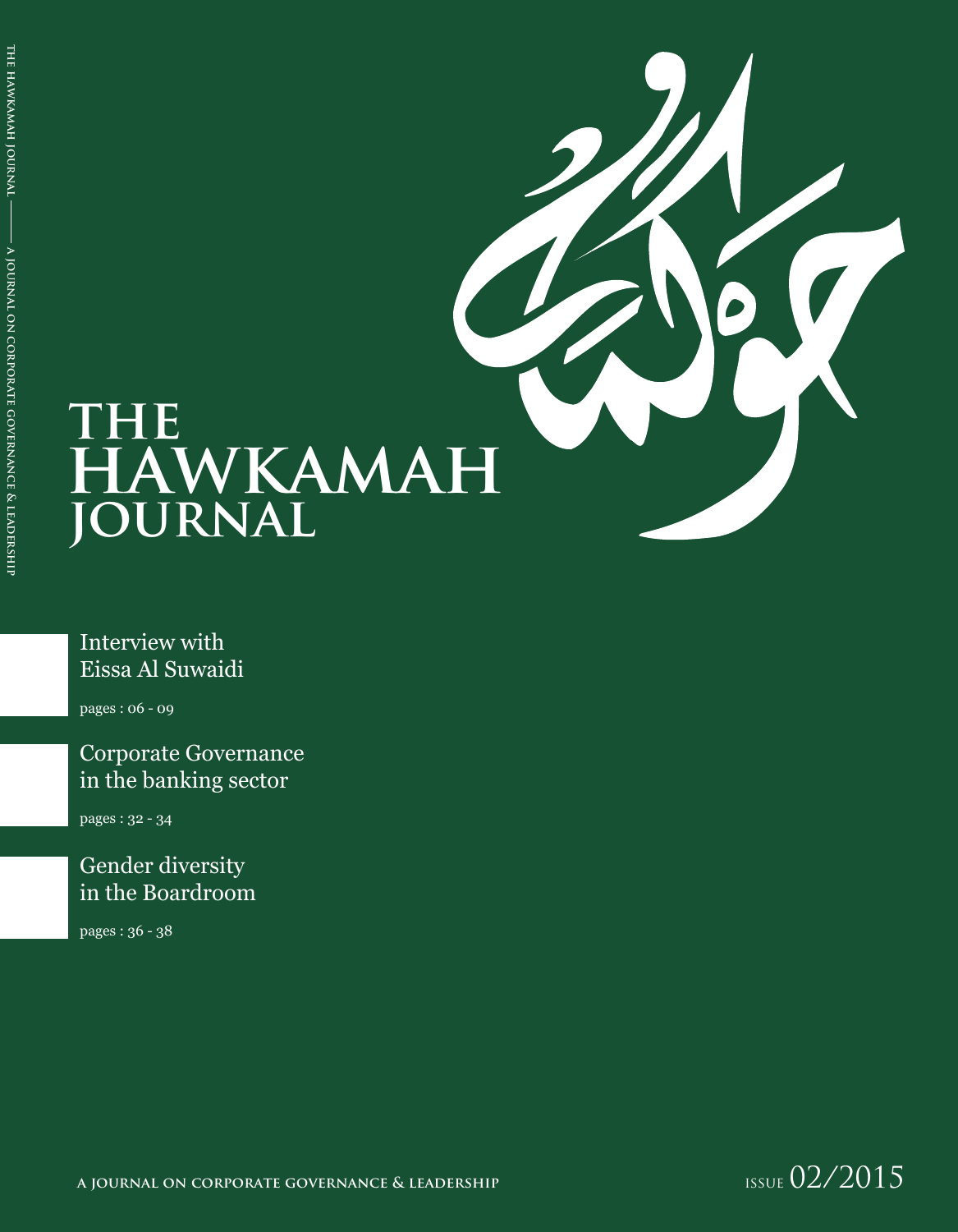## INTERVIEW WITH EISSA AL SUWAIDI





THE HAWKAMAH JOURNAL<br>ISSUE 02/2015

INTERVIEW WITH EISSA AL SUWAIDI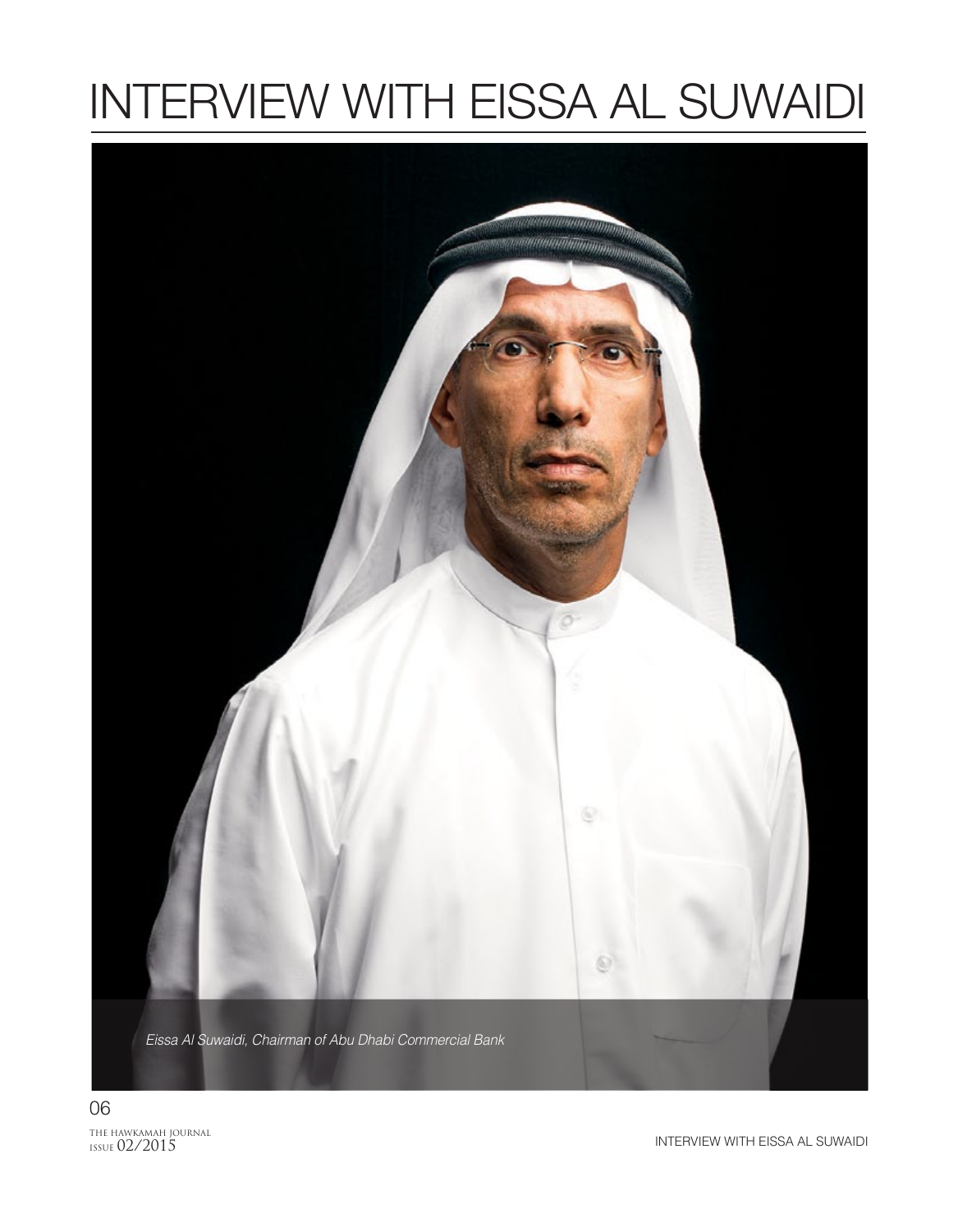There is nothing ostentatious about the headquarters of Abu Dhabi Commercial Bank, an unassuming office block on a central street corner. Yet these modest surroundings mask a tale of considerable achievement. The bank, which is 58<sup>1</sup>per cent owned by the government through the Abu Dhabi Investment Council, is both highly profitable with a first quarter 2015 return on equity of 22 per cent and an acknowledged regional leader in corporate governance.

Academics will argue at length over the impact of governance on the bottom line, but, even if causality cannot be proved, there is no doubting the bank's long term commitment to governance. It began even before the financial crisis, says Chairman Eissa Mohammed Ghanem Al Suwaidi, when the Bank decided to implement a governance programme with the help of the International Finance Corporation. By the time he became chairman in 2008, the financial crisis had given the move a particularly strong impetus. "The crisis provided us with the best opportunity to put in place a very stringent framework. We found that essential," he says, "but this is more than doing just what the rules say. You have to respect the spirit." So when the SCA securities regulator developed a code for listed companies during 2008, the bank decided to apply it even though banks were exempt.

ADCB understands the importance of developing strong trust between the bank and each of its stakeholders, he explains. Shareholders, investors, depositors, staff, and customers – all stakeholders – need to trust the bank. Strong governance drives that trust and develops a positive loop of investment and support. In addition, strong governance helps the bank to make better, properly considered, decisions on operational and strategic matters.

## **HE CITES THREE PARTICULAR ADVANTAGES:**

• Appropriate Board governance makes the Board more effective. Where the bank ensures that appropriate amounts of information, and appropriate content, flows to the Board, it will make better informed decisions.

• Governance around strategy setting enables it to assess strategic priorities and direction properly.

• Governance around remuneration enables appropriate incentivisation of staff and ensures that their interests are aligned with those of the Bank.

Besides, strong risk governance should enable us to assess our risks properly and position the bank to perform well in both good and bad economic environments. IT security risks can be mitigated by strong governance and oversight. Suppliers can represent huge risks to the Bank - imagine a data security breach at a credit card processing agent- strong vendor governance can help us to understand and mitigate these risks.

Overall, he says, banks can avoid reputational risk and compliance risks by strong governance practices, including oversight of product governance processes. That helps deliver the government's purpose as a shareholder, too. "Government looks to the bank to deliver stability, funding the economy in the right way," he adds. As such, the interests of the Government and the Bank are aligned, and the Government does not want or need to interfere in the management process. Indeed the point of having strong governance is that it provides a framework in which the management can enjoy a high level of independence.

Yet, is it not a challenge to impose governance standards mostly developed abroad where the culture and legal background are different? Less than many might think, he replies.

Most global governance principles can be relatively easily imported. That applies for example to risk, remuneration, and product governance principles. Indeed, when the Basel Committee of bank supervisors recently issued new international principles for banks, ADCB was already compliant with almost all of them. On remuneration, the bank's policy includes claw-back and deferral as well as adjustment of

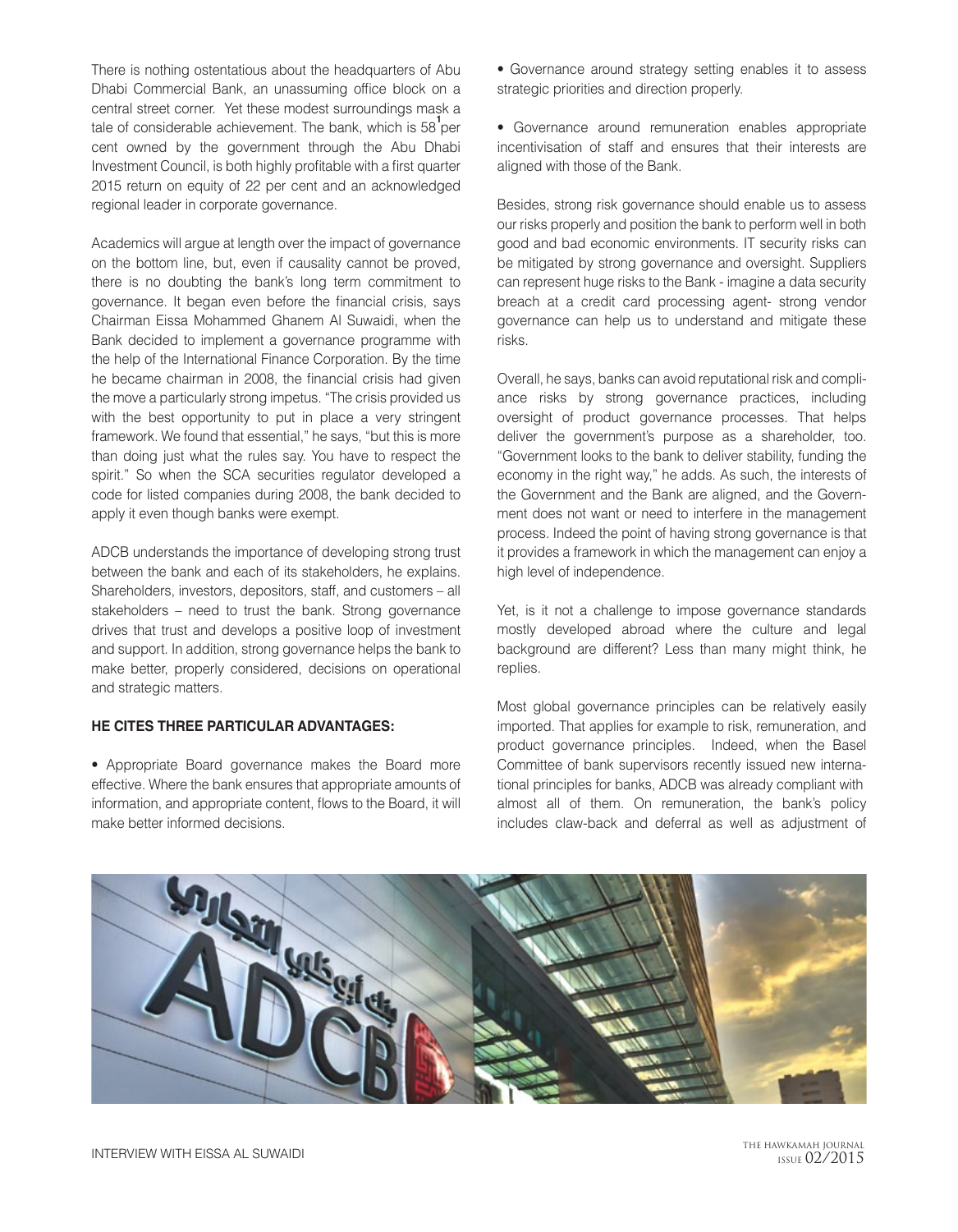

reward for risk.

The areas which are not so easy to transport, and which are challenges for all institutions in the UAE, are largely at board level. These include challenges around independence, conflicts, board experience, diversity and succession. ADCB has sought to address these challenges by making sure the board is aware of them, and so bringing them into the open. It regularly reminds all its board members about issues of conflicts. It maintains conflict registers, and, on a quarterly basis, obtains declarations from Board member concerning their duties.

On the occasional circumstance where the bank considers entering into a transaction with its major shareholder (such as a lending exposure or guarantee) the shareholders' nominees will not vote on the matter and any negotiations will be on entirely arm's length terms.

To help it maintain international standards of governance, the board has developed a tradition of employing senior outside advisers from the financial sector. The first was Lord (Mervyn) Davies, the former chairman of Standard Chartered and the current one is Sir Gerry Grimstone, Chairman of Standard Life. "We brought them in to provide a third party perspective on our governance practices, and to help us with the continual process of improvement," the Chairman says.

Thus their experience and involvement has helped the bank to refine its governance arrangements. In particular, they have helped the board exercise real independence. Directors are better able to challenge senior management, define management KPIs, refine information flows from management to board, define the bank's risk appetite and strategy, and to conduct board evaluations.

One key change has been the appointment of the bank's first female director. Aysha Al Hallami, a senior strategy executive involved in research and tactical asset allocation at the Abu Dhabi Investment Authority, is also the first female director of any bank in the UAE. This is more than just a token gesture, the Chairman says. She brings valuable expertise in investments and risk assessment.

The bank conducts a board evaluation annually. The process involves a written questionnaire, and self-assessment forms, and subsequent individual and board committee level discussions. The results of these are analysed and the board corporate governance committee develops an action plan which is then implemented. Every third year it appoints an independent third party to conduct the evaluation.

The evaluation process enables the board to take action on points which may not be considered on a day to day basis. The first few evaluations were extremely useful in helping refine the overall framework and adjustments to improve board effectiveness. Subsequent evaluations have resulted in more subtle but also useful adjustments.

The independent expert brings a new perspective and is able to raise issues in a confidential and independent manner. It is helpful to appoint experts who have had significant experience in acting at the Board level, because governance theory can only help to a certain extent and there is little substitute for practical experience.

The Chairman acknowledges that compliance with regulation has become an important issue for the board. Each board meeting involves reports from the Bank's internal auditor and an update from the Chairman of the Board Audit & Compliance Committee; it is important for directors to constantly challenge management "to make sure that the management